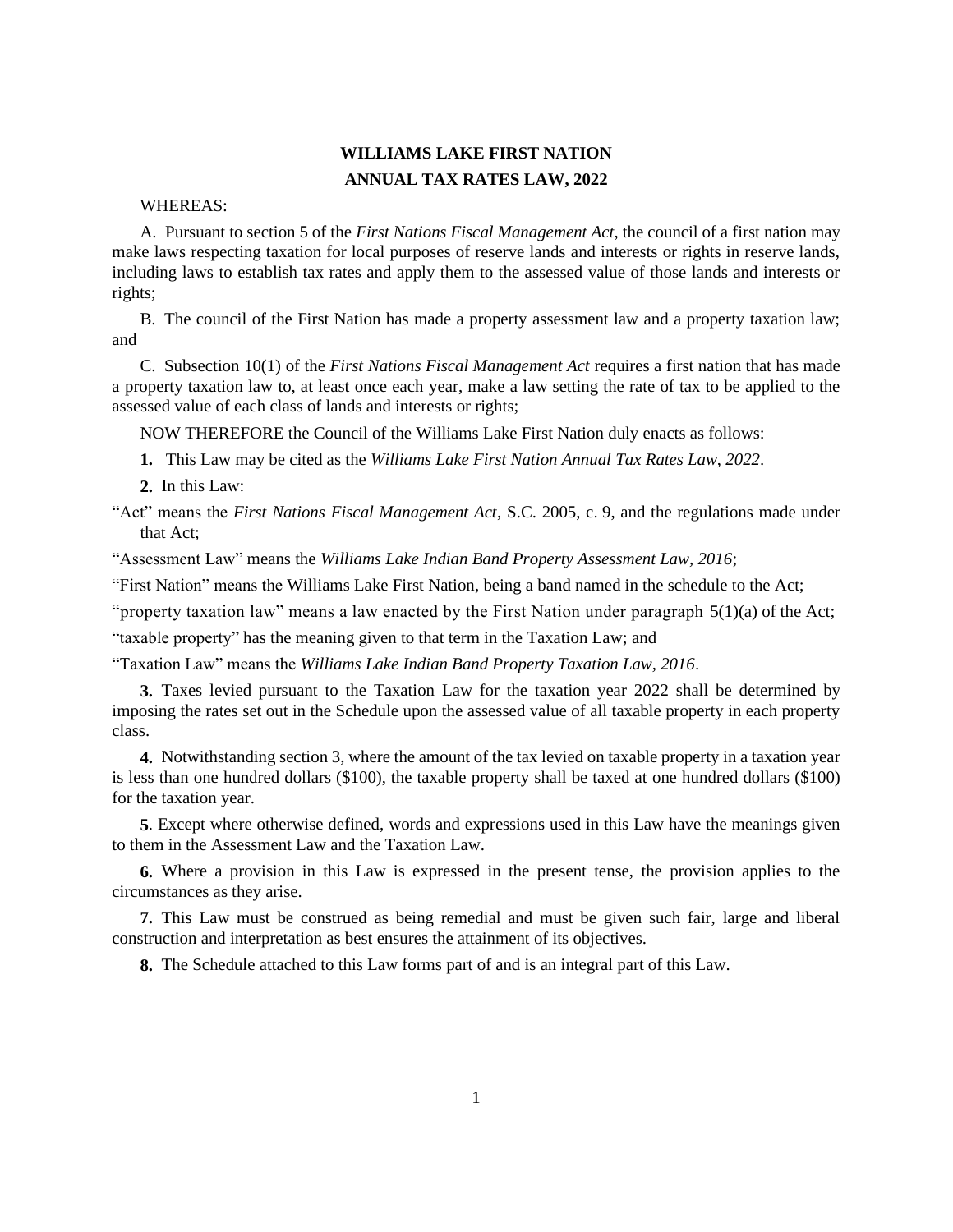**9.** This Law comes into force and effect on the day after it is approved by the First Nations Tax Commission.

THIS LAW IS HEREBY DULY ENACTED by Council on the \_\_\_ day of May, 2022, at Williams Lake, in the Province of British Columbia.

A quorum of Council consists of four (4) members of Council.

Chief William Sellars Councillor Joanne Moiese

Councillor Rick Gilbert Councillor Shawna Philbrick

Councillor Shaleen Chelsea Councillor Christopher Wycotte